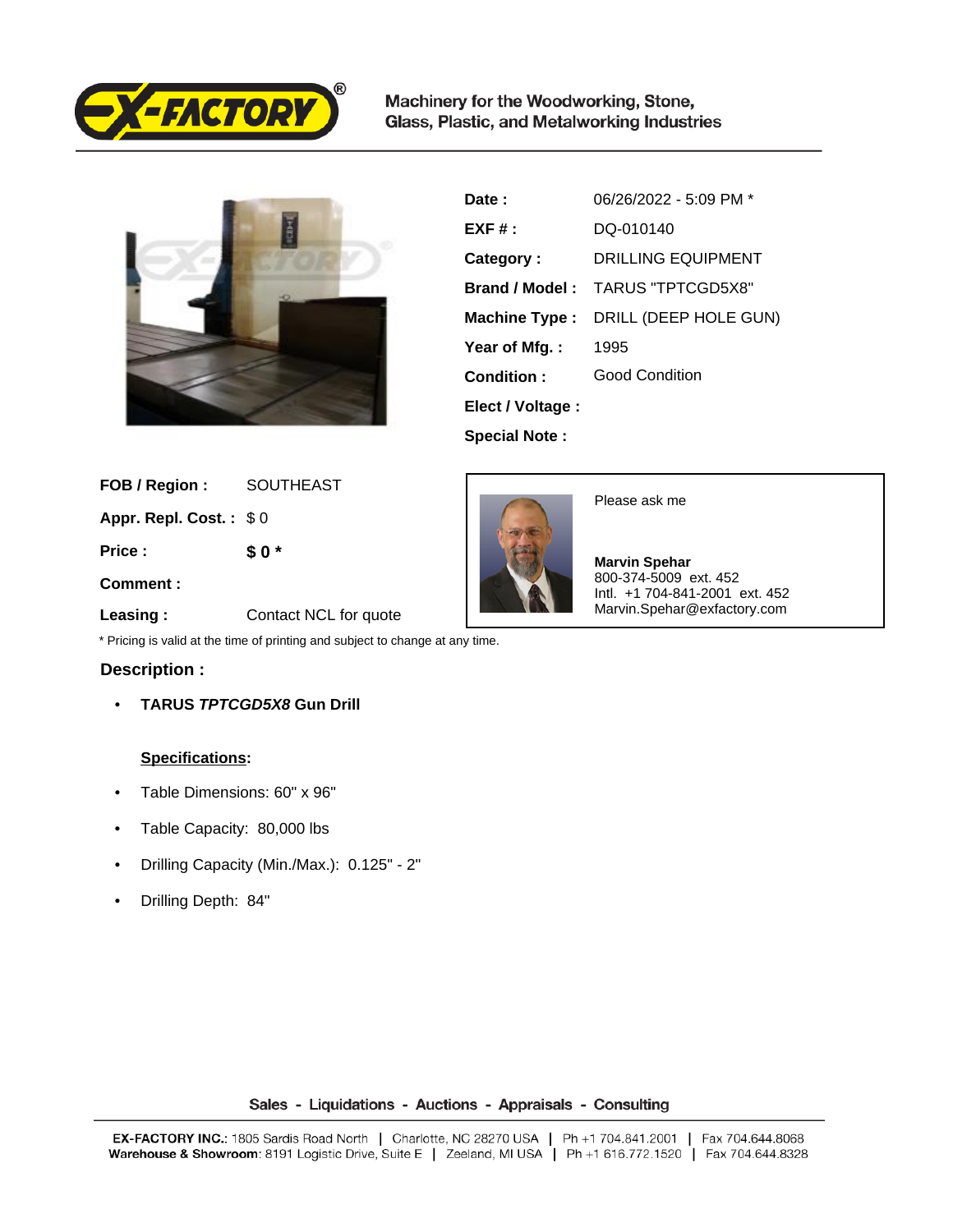

- Travels:
	- X-Axis (Cross Table): 96"
	- Y-Axis (Vertical Head): 60"
	- Z-Axis (Spindle): 84"
	- W-Axis (Column): 84"
- Spindle Speeds (Main): 50 3,400 RPM
- Spindle Speeds (Auxiliary): 50 2,000 RPM
- Spindle Motor: 15 HP
- Rapid Traverse: 300 IPM

## **Equipped with:**

- Controller: Model TPI-2000
- Chip Conveyor
- Coolant & Filtration System
- High Pressure Pump
- Pendant Mounted CRT
- Auxiliary Spindle

Sales - Liquidations - Auctions - Appraisals - Consulting